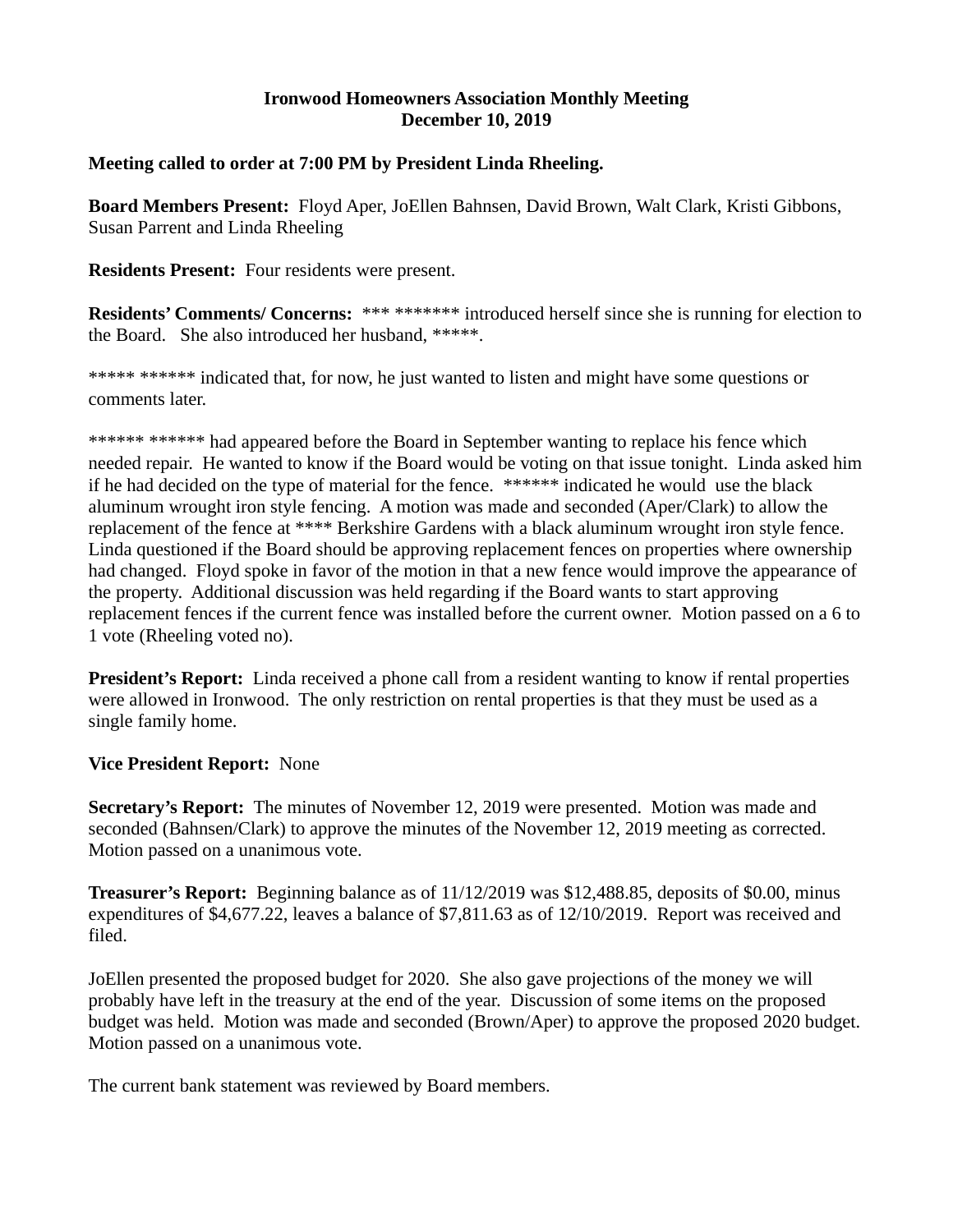**Beautification Report:** Walt thanked Jim Schmidt for decorations on the entrance stones at both the north and south entrances to the subdivision, He also thank Bob Bahnsen, David Brown and Roger Rheeling for putting up the Christmas lights at the north entrance.

**Communications Report:** November unique visitors and total number of visits to the ihoa.org website were basically the same as for October. David has now completed the rewriting of the ihoa.org website. The sections for photos and surveys were removed since they have not been changed or used for several years. With the addition of the original covenants to the Board of Directors area, we are starting to run out of storage space, but by removing some older material, we are still under our quota.

There were 103 newsletters mailed out on November  $29<sup>th</sup>$  and 562 sent out by email. The next newsletter will go out on March 1<sup>st</sup> and cover the months of December, January and February. The deadline for submitting articles for that newsletter will be Thursday, February  $20<sup>th</sup>$ .

A motion was made and seconded (Aper/Brown) to move the publishing of the newsletter from March, June, September and December to January, April, July, and October. The reasons for keeping or changing the months of publication were discussed. Motion failed on a 1 to 6 vote (Aper voted yes).

**Covenant's Report:** Susan indicated that no covenant letters went out this past month. She indicated that she needs to follow up on some of the items listed in last months minutes.

The trailer at \*\*\*\* Ironwood was still there this evening, so a second letter will go out to the owners.

Susan said that she had done nothing with trash bins since the Board is still discussing options and how to deal with residents that have visible trash bins.

Justin from the Town of Normal has not gotten back to her on the situation with the missing post on the porch at \*\*\* Ironwood, but the post is still missing. (Note: Justin did reply on Wednesday, 12/11, that the resident had indicated the problem was with the concrete porch sinking and their contractor indicated they should wait until the ground thawed next spring to raise the porch and replace the post. The Board decided that, if the remaining post was not a weight bearing post, it should be removed until the porch is repaired.)

The trailer which was at \*\*\*\* Foxwood has been moved.

The residents at \*\*\* Northridge have notified the Board that there was a mix up with the contractor getting the correct paint to fix the problem with their siding. They will now have to wait until warmer weather in the spring to repaint the siding.

It was noted that the trash bins at \*\*\*\* Ironwood have apparently been moved inside the garage and are no longer visible.

**SUV & Government Report:** Jim has sent a letter to Pam Reece inviting her and other town officials to attend the annual meeting on January 14, 2020. He has received a letter back from Pam indicating that representatives of the Town will be there.

## **At-Large Member Report:** None

**Newcomers Report:** None